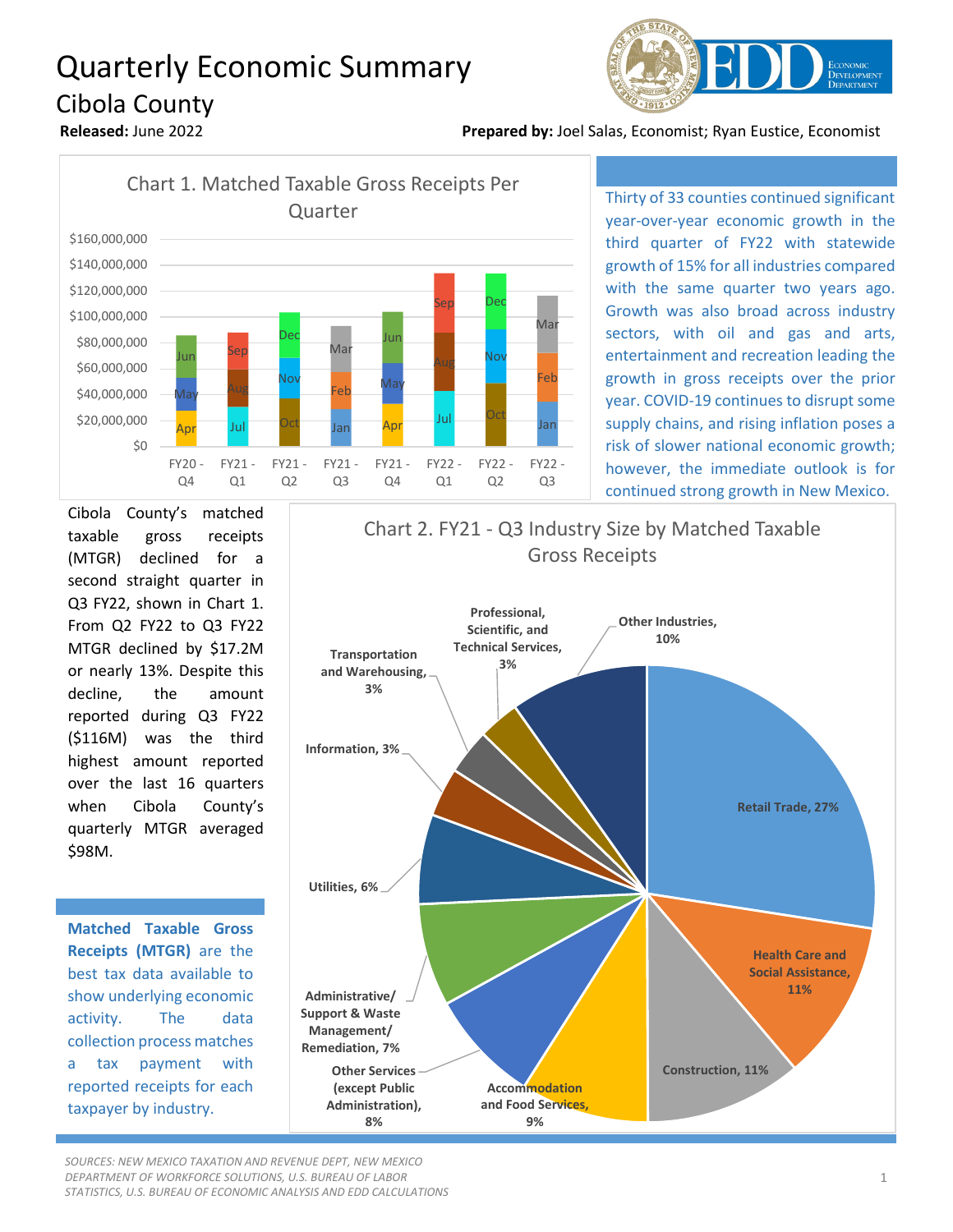## Quarterly Economic Summary Cibola County



| Table 1. FY22 - Q3 Matched Taxable Gross Receipts by Industry |   |                  |    |                   |     |              |     |                 |  |
|---------------------------------------------------------------|---|------------------|----|-------------------|-----|--------------|-----|-----------------|--|
| <b>Industries</b>                                             |   | <b>FY22 - Q3</b> |    | <b>YOY Growth</b> |     | YOY % Change |     | 2-Year % Change |  |
| <b>Accommodation and Food Services</b>                        | Ś | $10,454,220$ \$  |    | 1,112,146         |     | 12%          |     | 24%             |  |
| Administrative/Support & Waste Management/Remediation         |   | $8,350,504$ \$   |    | (511, 720)        |     | $-6%$        |     | $-1%$           |  |
| Agriculture, Forestry, Fishing, and Hunting                   |   | 176,601          | Ŝ  | 159,107           |     | 909%         |     | 1260%           |  |
| Arts, Entertainment, and Recreation                           |   | $173,552$ \$     |    | 51,779            |     | 43%          |     | 69%             |  |
| Construction                                                  |   | $12,785,542$ \$  |    | 4,746,493         |     | 59%          |     | 78%             |  |
| <b>Educational Services</b>                                   |   | $61,671$ \$      |    | 42,629            |     | 224%         |     | 90%             |  |
| Finance and Insurance                                         |   | $195,174$ \$     |    | 96,786            |     | 98%          |     | 63%             |  |
| <b>Health Care and Social Assistance</b>                      |   | 13,062,340 \$    |    | 1,902,096         |     | 17%          |     | 709%            |  |
| Information                                                   |   | 3,986,011        | -S | 886,096           |     | 29%          |     | $-38%$          |  |
| Management of Companies and Enterprises                       |   |                  |    |                   | N/A |              | N/A |                 |  |
| Manufacturing                                                 |   | 2,973,304        | -S | 1,579,778         |     | 113%         |     | 47%             |  |
| Mining, Quarrying, and Oil and Gas Extraction                 |   | $135,362$ \$     |    | 135,362 N/A       |     |              |     | $-71%$          |  |
| Other Services (except Public Administration)                 |   | $9,167,174$ \$   |    | 2,411,393         |     | 36%          |     | 47%             |  |
| Professional, Scientific, and Technical Services              |   | 3,351,608        | -S | 525,968           |     | 19%          |     | 93%             |  |
| <b>Public Administration</b>                                  |   | $658,346$ \$     |    | 658,346 N/A       |     |              | N/A |                 |  |
| Real Estate and Rental and Leasing                            |   | $2,455,002$ \$   |    | 1,058,781         |     | 76%          |     | 105%            |  |
| <b>Retail Trade</b>                                           |   | 31,569,901 \$    |    | 2,063,125         |     | 7%           |     | 51%             |  |
| Transportation and Warehousing                                |   | 3,698,960        | -S | 2,061,424         |     | 126%         |     | 665%            |  |
| <b>Unclassified Establishments</b>                            |   | 1,388,847        | -S | 874,356           |     | 170%         |     | 60%             |  |
| <b>Utilities</b>                                              |   | 7,295,746        | -S | 1,980,506         |     | 37%          |     | 29%             |  |
| <b>Wholesale Trade</b>                                        |   | 3,045,281        | -S | 1,726,917         |     | 131%         |     | 138%            |  |
| <b>All Industries</b>                                         |   | 116,350,717 \$   |    | 23,087,535        |     | 25%          |     | 54%             |  |

Table 1 shows an increase of \$23M from Q3 in FY21 to FY22 of the same period. Table 1 also shows all but one industry reported a year-over-year (YOY) increase. The administrative/support & waste management/ remediation sector posted a decline of \$159K or 6%. The largest increase came from the construction industry with a reported a YOY increase of \$4.7M or 59%.

Gross receipts tax (GRT) revenue collections decreased by \$204K, or 12%, from Q2 FY22 to Q3 FY22, shown in Chart 4. Over the last eight quarters quarterly GRT collections have averaged \$1.5M.



*SOURCES: NEW MEXICO TAXATION AND REVENUE DEPT, NEW MEXICO DEPARTMENT OF WORKFORCE SOLUTIONS, U.S. BUREAU OF LABOR STATISTICS, U.S. BUREAU OF ECONOMIC ANALYSIS AND EDD CALCULATIONS*

## Chart 3. Annual Total GRT Revenue Collections